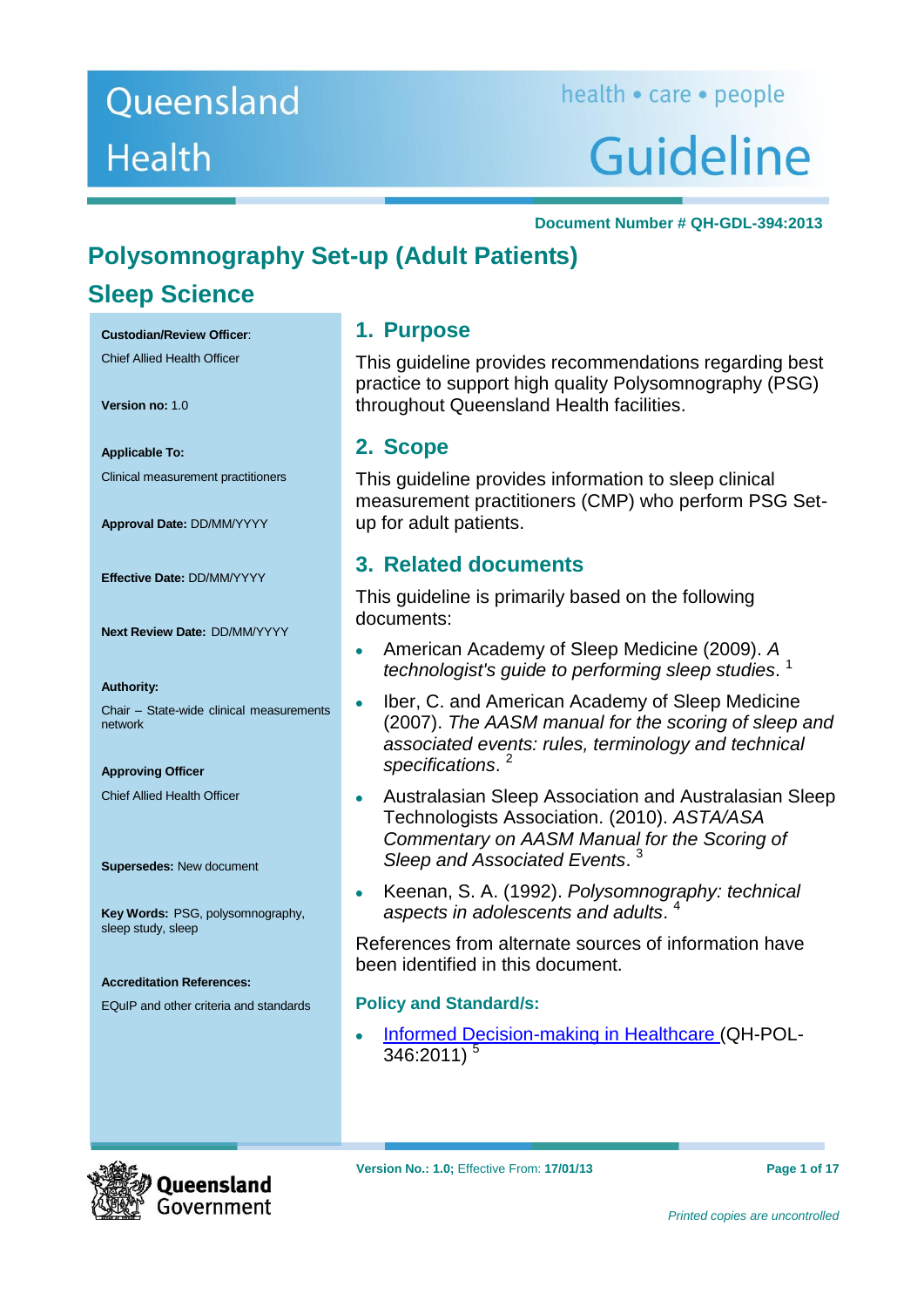#### **Procedures, Guidelines, Protocols**

[Australian Guidelines for the prevention and control of infection in healthcare](http://www.nhmrc.gov.au/node/30290)  $(CD33:2010)^6$  $(CD33:2010)^6$ 

#### **Forms and templates**

Consent to clinical digital images

#### **4. Guideline for Polysomnography set-up (adult patients)**

#### 4.1. Emergency Protocol

Follow local Hospital and Health Service protocols and procedures in the event of an emergency.

#### 4.2. Infection Control Procedures

- [Australian Guidelines for the prevention and control of infection in healthcare](http://www.nhmrc.gov.au/node/30290)  $(CD33:2010)^6$  $(CD33:2010)^6$
- Refer to equipment manufacturer's guidelines, in particular for single use items such as anti-bacterial filters, if used.

#### 4.3. Gaining Consent

- Gain patient consent in accordance with Queensland Health's Informed Decision-making In Healthcare<sup>[5](#page-15-4)</sup>.
- Signed consent is required from the patient (or their legal guardian/carer) to record their digital clinical image. File the signed consent in the patient's hospital chart.

#### 4.4. Identifying Indications/Contraindications

This guideline is primarily indicated in the set up of patients undergoing Type 1 PSG. The guideline, however, can be tailored to Type 2, 3 and 4 PSG as applicable (refer to separate Queensland Health guidelines for Type 2, 3 and 4 PSG).

A PSG is an assessment or treatment under the direction of a sleep physician and coordinated by a dedicated sleep facility. PSG is only suitable for patients who are clinically stable.

#### 4.5. Facilities and equipment

#### *Facility requirements*

For Type 1 PSG, utilise a room which meets the requirements of a designated bodyprotected electrical area. Include all signals in the configurations for both monitoring and analysis.

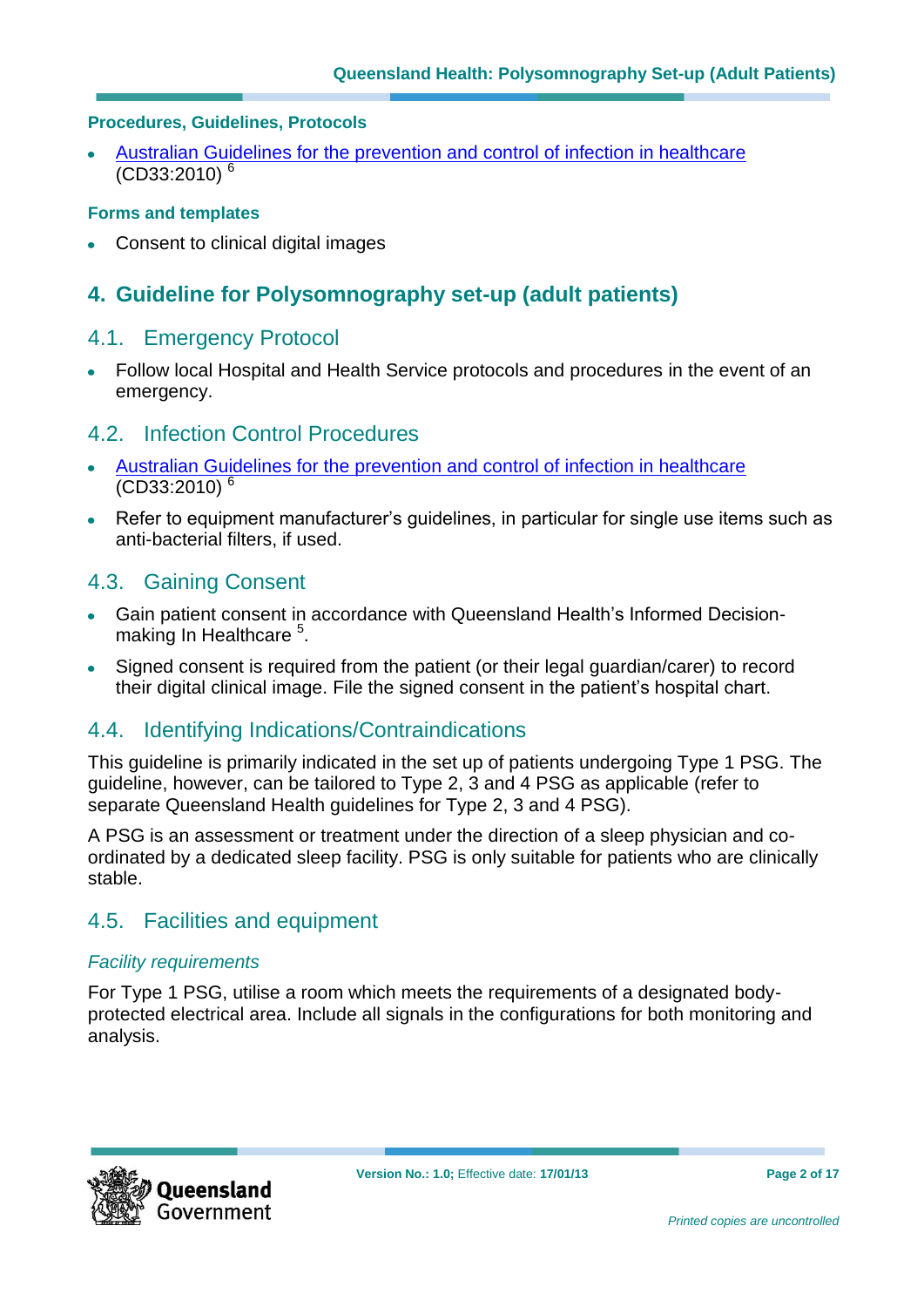#### *Minimum Equipment Requirements*

Minimum equipment requirements are detailed in:

- ASTA/ASA Commentary on AASM Manual for the Scoring of Sleep and Associated Events<sup>[3](#page-15-2)</sup>
- The AASM Manual for the Scoring of Sleep and Associated Events: Rules, Terminology and Technical Specifications, 1st Edition [2](#page-15-1)

For other ancillary equipment used within the recording configuration please refer to local Hospital and Health Service protocols and procedures and manufacturer guidelines.

#### 4.6. Training requirements

A clinical measurement practitioner who performs PSG Set-up will have a tertiary qualification with a strong foundation in human physiology.

Additional qualifications relevant to the role may include:

- Board of Registered Polysomnographic Technologists (BRPT) Registered  $\bullet$ Polysomnographic Technologist
- University of Western Australia Graduate Certificate in Adult Sleep Science  $\bullet$
- University of Western Australia Graduate Diploma in Dental Sleep Medicine
- University of Western Australia Graduate Diploma Sleep Science  $\ddot{\phantom{a}}$
- University of Sydney Graduate Diploma in Sleep Medicine  $\bullet$
- University of Sydney Master of Medicine (Sleep Medicine)  $\bullet$
- University of Sydney Master of Science in Medicine (Sleep Medicine).

#### 4.7. Test Procedure

The following describes the placement and application of sensors for patients undergoing a PSG. Refer to the appropriate Queensland Health guideline for each PSG *type* and the specific parameters to be recorded.

#### 4.8. Prior to Patient Set-up

- Ensure appropriate documentation is available at the time of the PSG, including the referral form.
- Review the patient's hospital record prior to arrival.
- Record relevant medical history that may assist in the interpretation/reporting of the PSG.
- Evaluate the patient's background information for any special instructions or requirements, and for information to manage any potential emergencies that may arise.
- Confirm the patient's identity on arrival.
- Identify any special requirements for each patient (mobility, dietary).

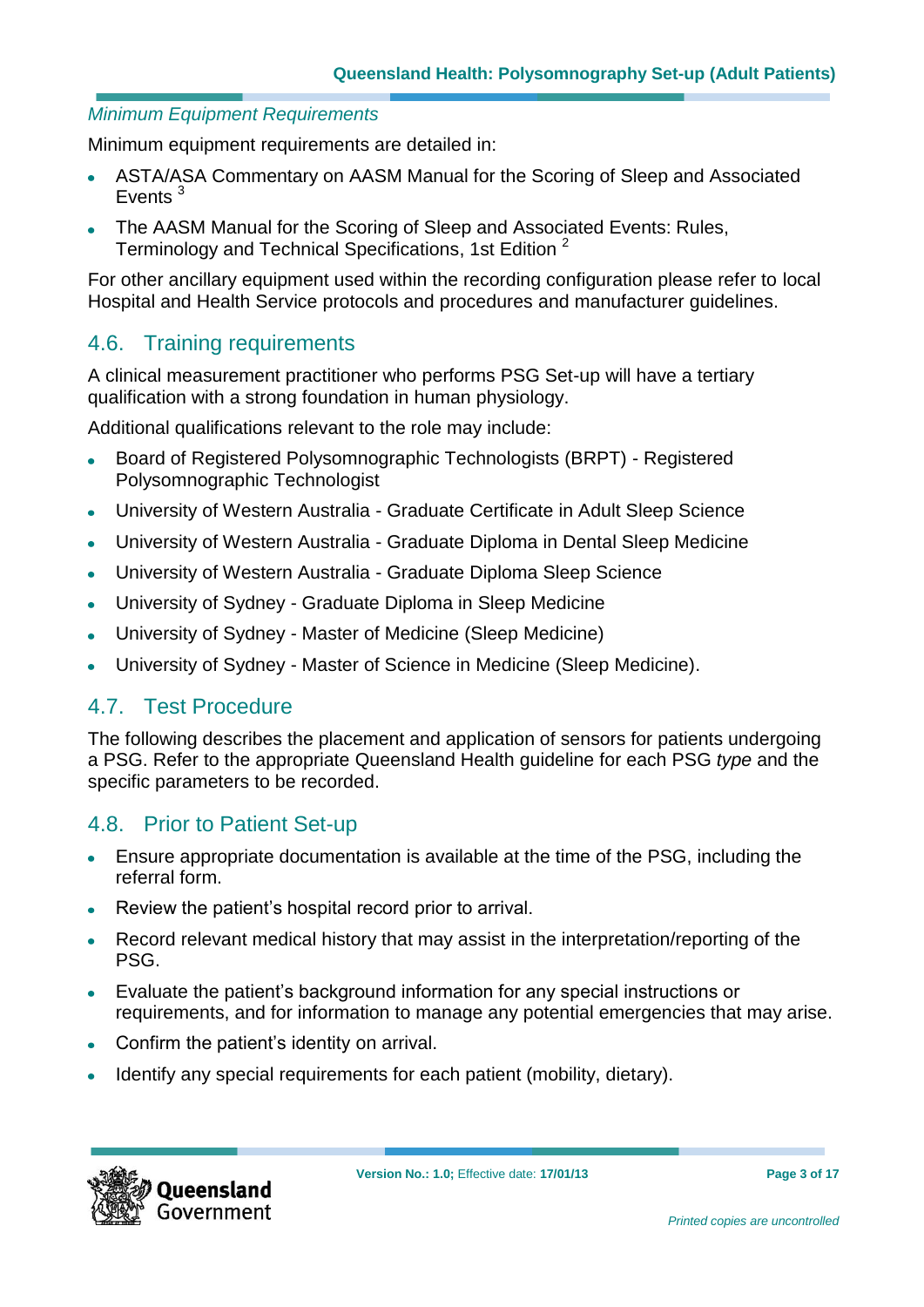- Unless otherwise specified, ensure the patient observes their usual pre-bedtime routine  $\bullet$ where possible (i.e. time in bed, use of medication and alcohol intake).
- Plan to set up the patient as close as practically possible to their usual bedtime.

#### 4.8.1. PSG Documentation

Complete all documentation relevant to the PSG. Add the initial baseline observations and demographic data to the patient's PSG observation record.

This information includes, but is not limited to:

- patient identification (usually label from hospital chart)  $\bullet$
- PSG date and type
- sleep CMP's name conducting the PSG
- patient's height and weight
- Epworth sleepiness score  $\bullet$
- sleep pattern from previous 24hrs including reported naps
- blood pressure measurement prior to set-up  $\bullet$
- baseline measurements for pulse oximetry  $\bullet$
- alcohol and/or caffeine consumption prior to commencement of PSG  $\bullet$
- any medication taken in the past 24 hours  $\bullet$
- any allergies
- time for lights off  $\bullet$
- any other relevant comments.

#### 4.8.2. Sensor & Electrode Application

Prior to electrode application, prepare the skin with abrasives and cleansing agents to ensure optimal signal conductance.

Do not use chemical based products near the eyes (i.e. alcohol or collodion) for safety and consideration of patient comfort.

Follow local Hospital and Health Service protocols and procedures for specific instructions and items used for electrode and sensor application, with consideration given to the following:

- All paired electrodes are of the same type (e.g. gold-cup)
- If alternative or additional placements are required, document the change and an explanation for the alternative placement.

The recommended recording parameters and placements for each are listed below. See Appendix 1 for the recommended sampling rates and filter settings for each parameter.

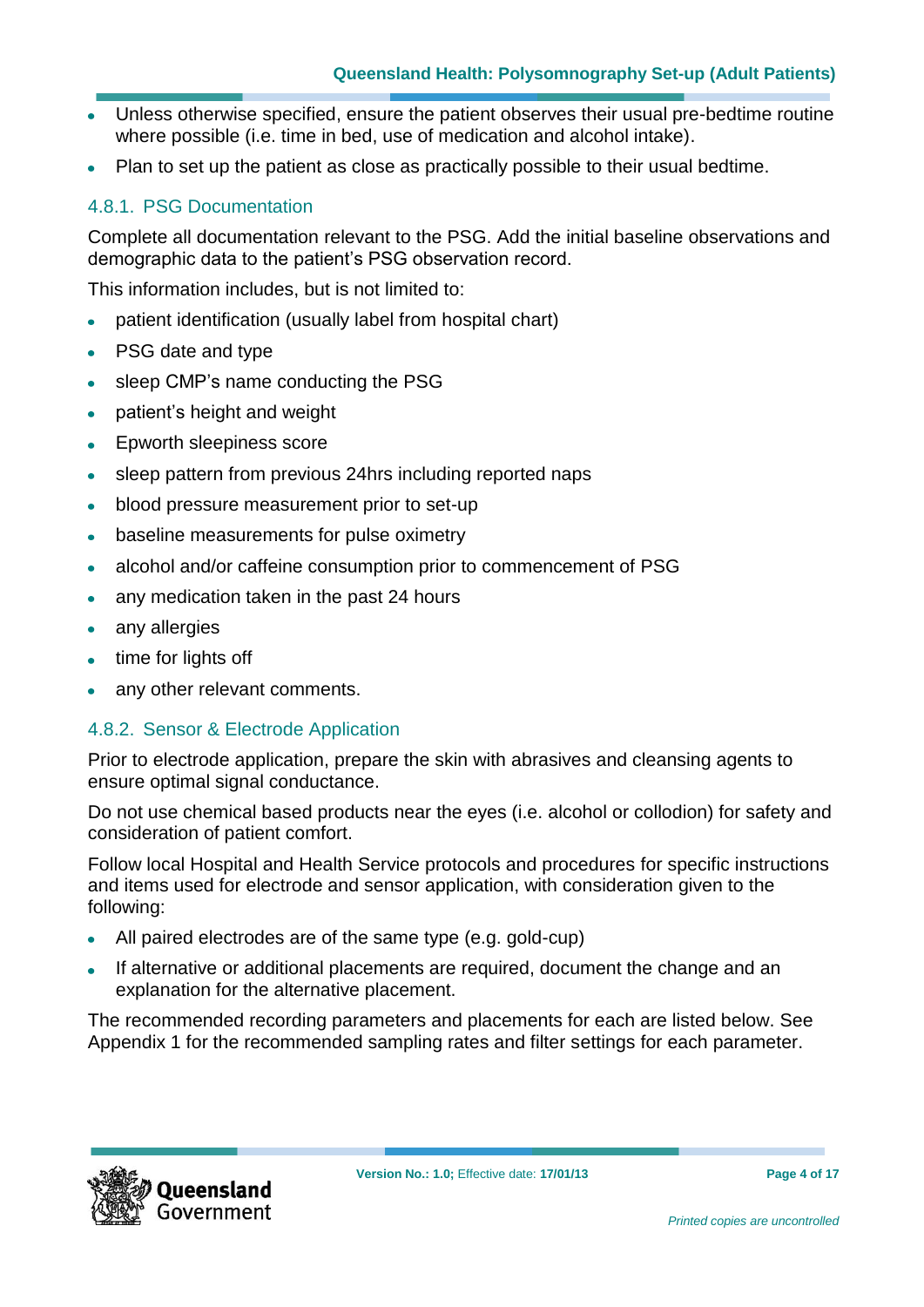#### *Electroencephalogram (EEG)*

The system of electrode placement used for routine PSG is based on the International 10- 20 System for EEG (electroencephalogram) electrode placement  $7, 8$  $7, 8$ .

The three EEG derivations recommended are  $3$ :

- C4-M1 with C3-M2 as backup
- O2-M1
- F4-M1
- where M refers to the contra-lateral mastoid process
- additional electrodes are added as required.

*Note:* Secure the EEG leads together.

#### *Reference and Ground Electrodes*

Place a reference electrode, as described in the International 10-20 System for EEG electrode placement of Fpz  $^{7, 8}$  $^{7, 8}$  $^{7, 8}$  $^{7, 8}$ .

Apply a suitable ground electrode as required.

#### *Electro-oculogram (EOG)*

The EOG electrode placements are:

- E1-M2 (Where E1 electrode is placed one centimetre below the left outer canthus)
- E2-M2 (Where E2 electrode is placed one centimetre above the right outer canthus).

Additional EOG electrodes are recommended for the multiple sleep latency test::

- right upper eye (RUE) M1 (where the electrode is placed on the forehead above the centre of the right eye)
- right lower eye (RLE) M1 (where the electrode is placed on the lower orbital bone below the centre of the right eye).

#### *Chin Electromyogram (EMG)*

The chin EMG placements are EMG1-EMG2 (mentalis/sub-mentalis differential pair):

- the mentalis electrode is placed in the midline one centimetre above the inferior edge of the mandible
- the left and right sub-mentalis electrodes are placed two centimetres below the inferior edge of the mandible and two centimetres to the left and right of the midline, respectively. One of these will be used as a back-up electrode.

#### *Electrocardiogram (ECG)*

ECG acquisition is a single modified lead II placement (ECG1-ECG2):

ECG1 - The negative electrode is placed below the right clavicle

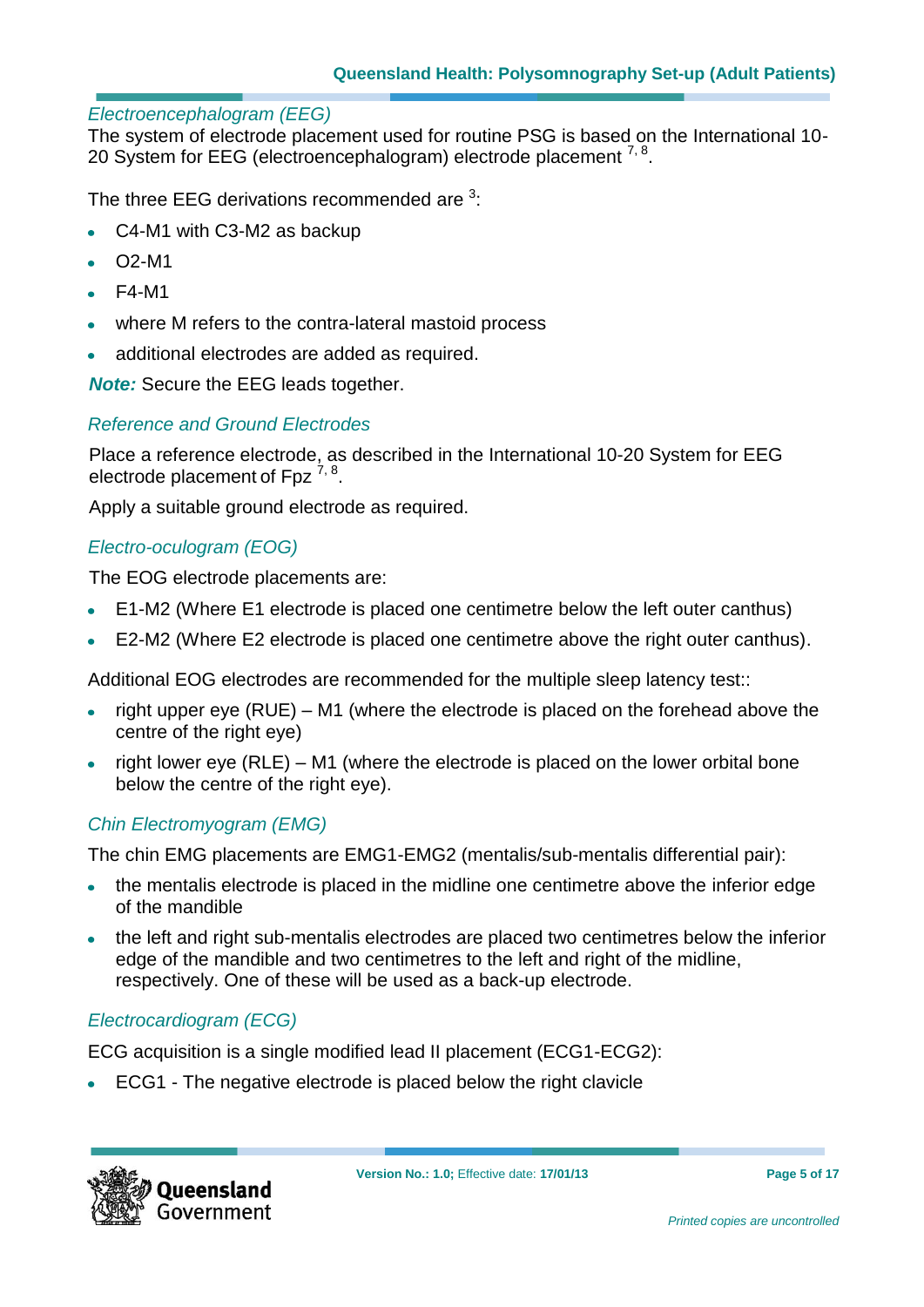- ECG2 The positive electrode is placed on the sixth or seventh left inter-costal space  $\bullet$ on the midline of the patient's left side
- additional electrodes are added as required.

#### *Leg EMG*

Record the leg EMG from the anterior tibialis muscle of both the left and the right leg. Place electrodes two to three centimetres apart over the belly of the muscle for both right and left legs.

#### *Body Position*

Place a body position monitor on the patient to record left lateral, right lateral, supine and prone positions.

If an automatic position monitor cannot be used on the patient, ensure there is capacity for manual indication of the body position during the recording of PSG.

#### *Sound – Decibel (dB) meter*

Place the sound level meter approximately 1.2 metres from the patient's head.

#### *Closed Circuit Television (CCTV) Monitoring*

Only use CCTV Monitoring with Type 1 PSG and ensure the image displays the entire bed.

#### *Pulse Oximetry*

Ideally, place the sensor on the finger. Alternative sites include the toe or earlobe, however the sensor tends to dislodge more easily from these sites during sleep. Note the position of the sensor if it is not placed on the finger.

#### *Thoracic and Abdominal Movement*

Respiratory inductance plethysmography (RIP) bands are used for the recording of thorax and abdominal movement:

- fit the thoracic band under the armpits, and above the nipple line
- fit the abdominal band just above the hips, at navel level
- the bands need to be firm enough to expand and contract with the patient's breathing, yet loose enough for comfort.

#### *Nasal Air Pressure*

Position a nasal cannula in the nares to measure nasal air pressure.

#### *Oro-nasal Thermal Sensor*

Position an oro-nasal thermal sensor in the nares for nasal flow measurement, and over the mouth for oral flow measurement.

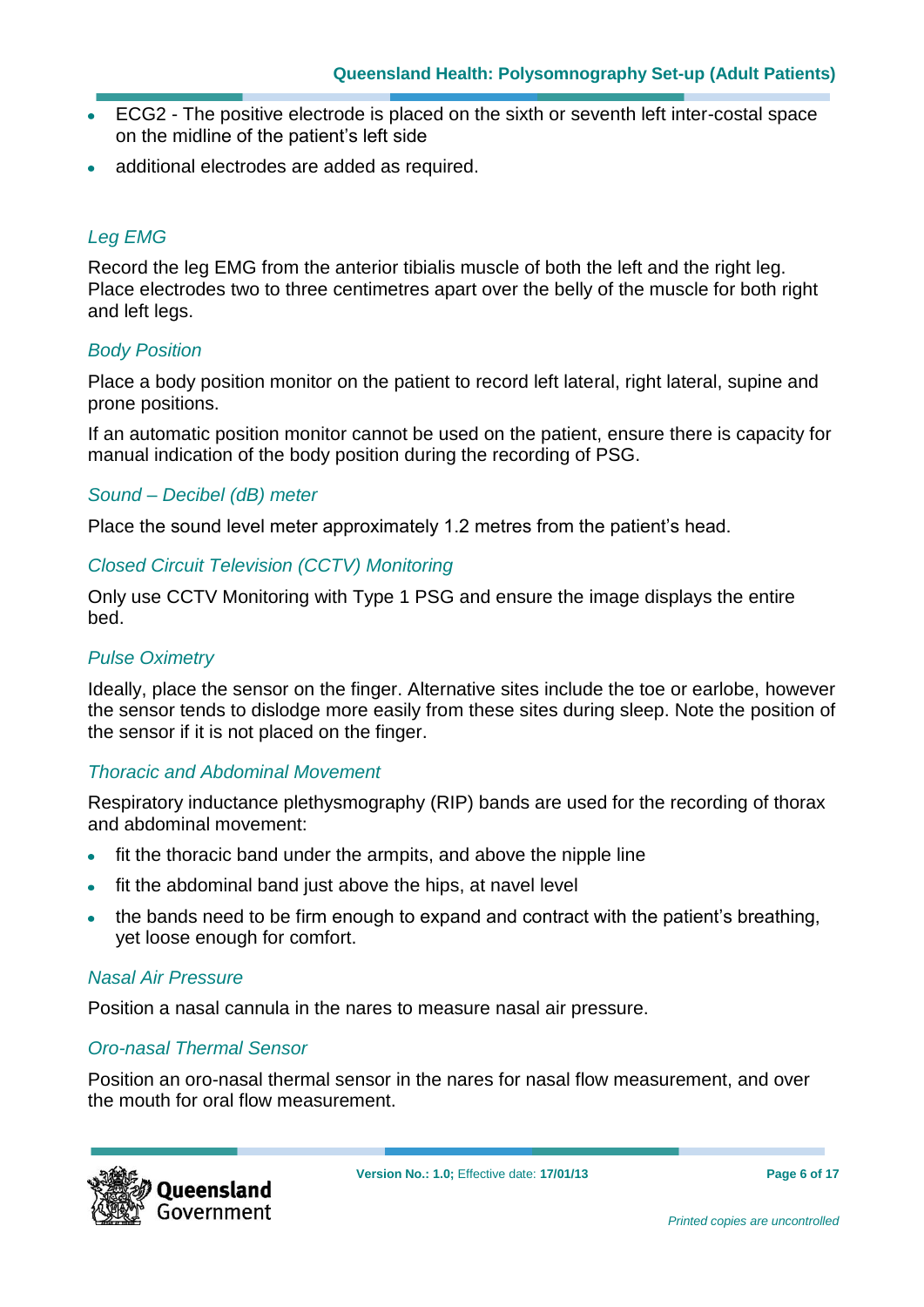#### *Positive Airway Pressure (PAP)*

Attach a pressure line to the mask to allow measurement of mask pressure. Measure calibrated leak and flow if available.

#### *Supplemental Oxygen:*

#### *Without* PAP

Where possible, use a double-lumen cannula to allow concurrent measurement of nasal flow and oxygen delivery. If a double-lumen cannula is not available, it may not be practical to position two cannulae in the nares. In this case, omit the nasal cannula for pressure.

#### *With* PAP

Deliver oxygen into the ventilation circuit following local Hospital and Health Service protocols and procedures.

#### 4.8.3. Optional Parameters

Utilise optional parameters in extended PSG recording configurations according to clinical need and local Hospital and Health Service protocols and procedures. These may include, but are not limited to, the following.

#### *Diaphragm EMG:*

There are two options for placement.

1. A diaphragm 2-lead differential can be used. Attach three electrodes (all same type) and record from the best quality signal pair:

- place electrode 1 at the right lateral diaphragm attachment (ninth rib intercostal)
- place electrode 2 over the base of the sternum (ensiform cartilage)
- place electrode 3 at the left lateral diaphragm attachment (ninth rib intercostal).

2. Intercostal diaphragmatic EMG electrodes can also be used:

- electrodes are placed in the sixth and seventh intercostal space on the right-hand side at the mid-clavicular line
- $-$  an alternate placement is at the mid-clavicular line on the diaphragm not more than one centimeter below the costal margin and two finger spaces apart.

#### *Oesophageal pressure manometry:*

Insert the oesophageal balloon catheter into the mid-third of the oesophagus as per local Hospital and Health Service protocols and procedures.

#### *Transcutaneous carbon dioxide monitoring*

Apply the transcutaneous carbon dioxide electrode as per the manufacturer guidelines, to a well-vascularised area with minimal skin thickness. The electrode may need to be resited every four hours to prevent possible skin damage from the heated probe.

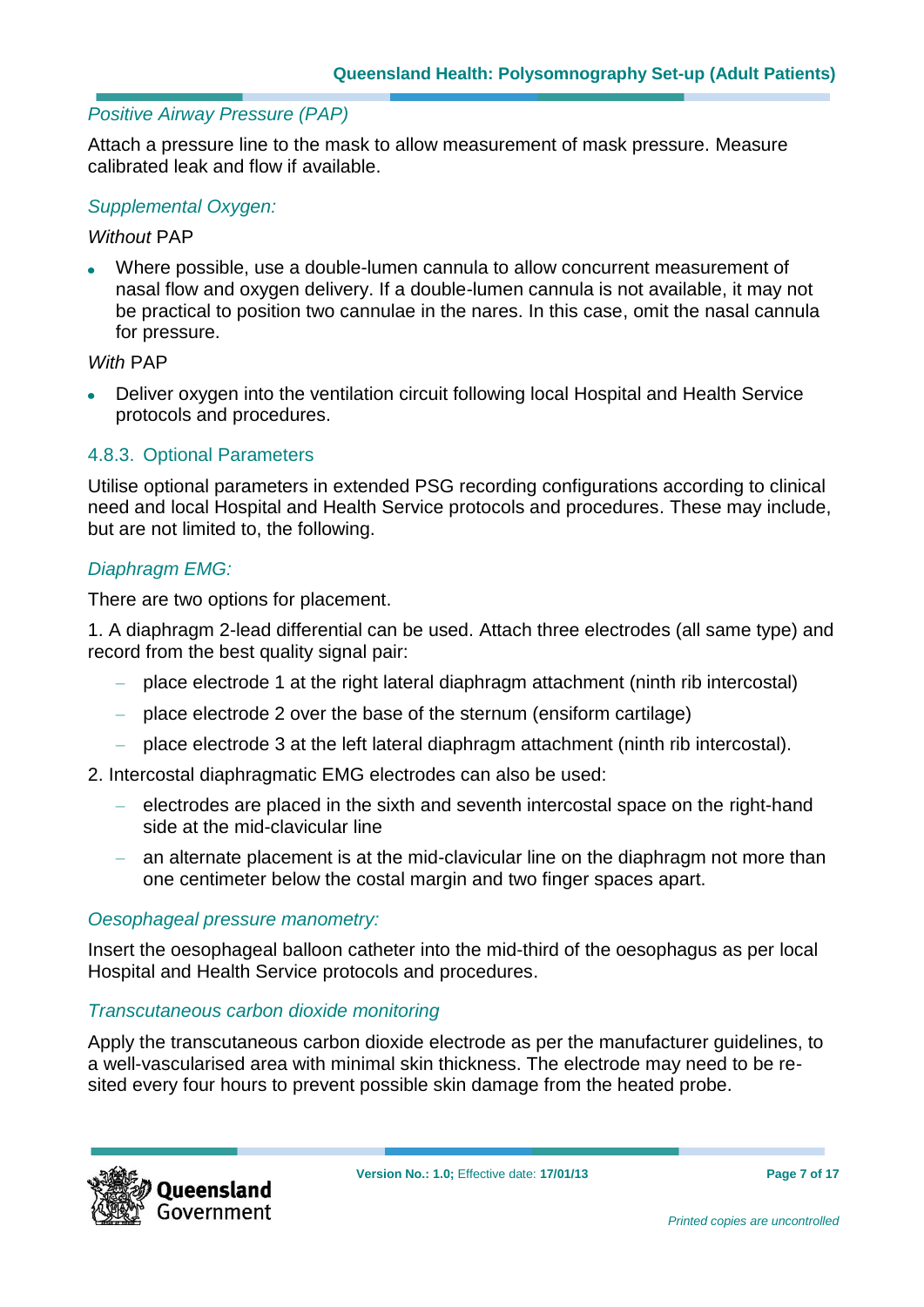#### *Sound*

Place the tracheal microphone at the site of largest snoring vibration. This is identified by palpating the neck during a simulated snore. Fix the microphone/sensor to this site.

#### *Synchronised Digital Video Recording*

Display the entire patient on the video image.

#### *Arm Movement*

Place electrodes two to three centimetres apart over the belly of the extensor digitorum muscle for both the right and left arm.

#### 4.8.4. Connecting to the PSG system

Once sensor and electrode application is complete and the patient is ready for bed, ensure that:

- there is easy access to the staff alert system
- the patient is comfortable (e.g. urine bottles are available, appropriate bedding and bed position)
- there is clear access to the patient (e.g. removal of obstacles at patient bedside, and outside the room).

#### 4.8.5. Signal Display and Impedance Checks

Prior to the commencement of the PSG:

- connect all electrodes and sensors to the PSG system  $\bullet$
- perform a visual check to ensure signals are clear and free of interference with a stable  $\bullet$ baseline
- perform and document an impedance check of AC recording parameters including the reference and ground. Ensure that impedances are below ten kΩ for ECG and limb EMG, and below five k $\Omega$  for all other signals
- undertake a patient bio-calibration (once appropriate corrective action is taken, if required)
- record a square wave signal of known amplitude to confirm amplifier and filter settings.

If the signal quality is poor, review the sensor and electrode attachment on the patient before adjusting the polysomnograph display.

Document any changes to the default values of sensitivity and filter settings for AC inputs such as EEG, EOG, and ECG.

All other AC recording parameters may require small adjustments in sensitivity to occupy adequate space in the trace layout configuration as described above.

#### 4.8.6. Patient Bio-Calibration

Record patient bio-calibrations to:

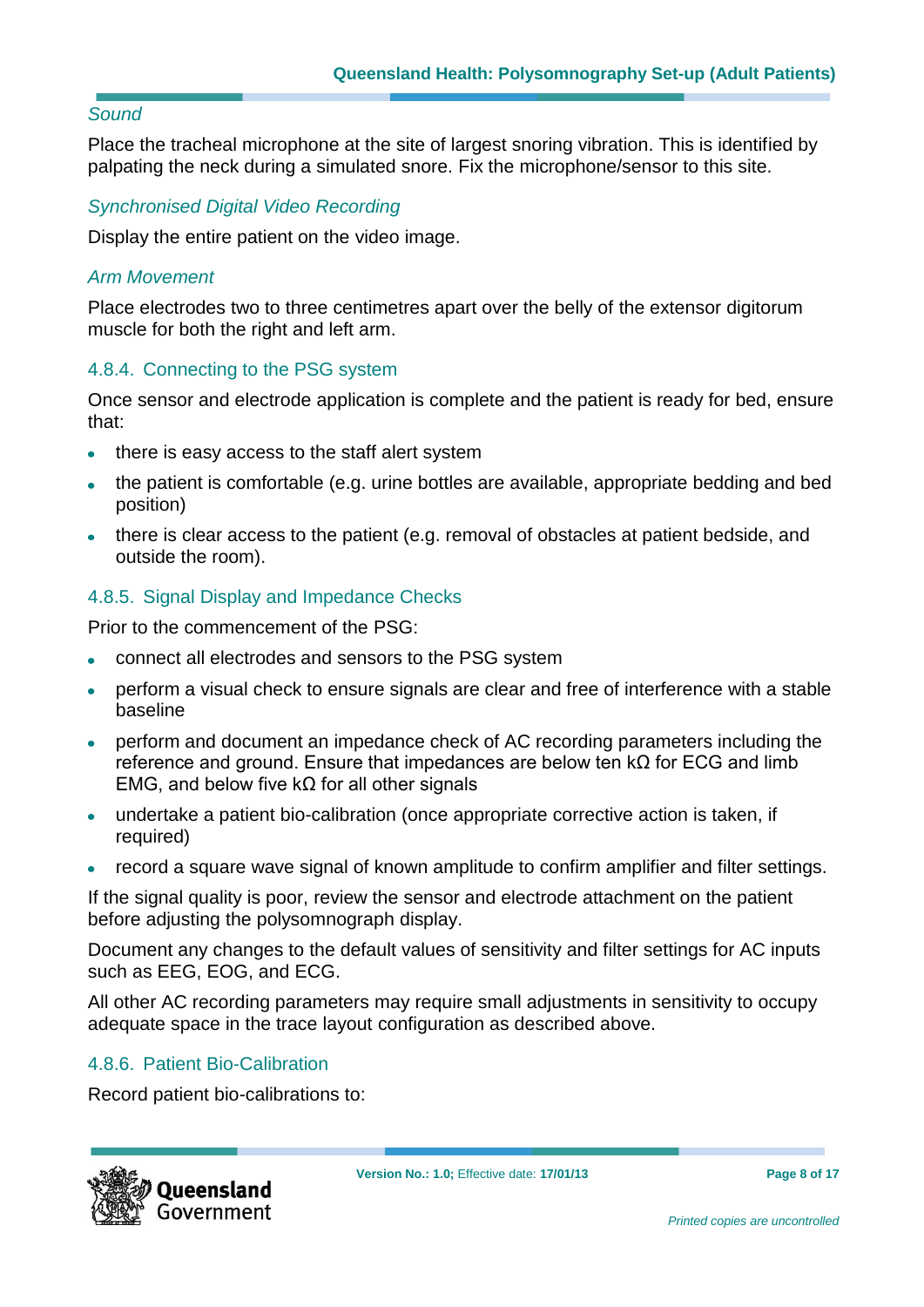- ensure and demonstrate that all electrodes, sensors and other monitoring devices are  $\bullet$ functioning correctly prior to the commencement of the PSG
- acquire a set of baseline data for the PSG.

During the patient bio-calibration, observe the recorded signals to ensure that the correct PSG responses are evoked for all of the defined manoeuvres. See Appendix 2 for the most commonly performed patient bio-calibration tests. Ensure the patient bio-calibration is available for review during analysis and interpretation of the raw data.

Make every effort to correct poor signals observed during bio-calibration or before "Lights Off". The PSG is ready for data acquisition once successful bio-calibration and impedance testings are completed. At this stage, follow the appropriate PSG-*type* Queensland Health guideline.

#### 4.8.7. Quality Control Procedures

Elements of quality control are outlined within this guideline. For further readings related to quality management within sleep disorder services refer to the electronic article Australasian Sleep Association (2012) Standard for Sleep Disorders Services<sup>[9](#page-15-8)</sup>.

#### **5. Definition of Terms**

Definitions of key terms are provided below.

| Term                          | Definition / Explanation / Details                                                                                                       | Source | See also                                                                    |
|-------------------------------|------------------------------------------------------------------------------------------------------------------------------------------|--------|-----------------------------------------------------------------------------|
| <b>Adult patient</b>          | A patient $\geq$ 18 years of age.                                                                                                        |        |                                                                             |
| Bio-calibration               | A series of exercises performed<br>prior to initiating a<br>polysomnogram, to verify correct<br>input derivations and signal<br>quality. | 10     |                                                                             |
| Electrocardiogram<br>(ECG)    | A non-invasive transthoracic<br>recording of the electrical activity<br>of the heart.                                                    | 10     |                                                                             |
| Electroencephalogram<br>(EEG) | A non-invasive recording from the<br>scalp of the electrical activity of<br>the brain (cortical field potentials).                       | 10     | International<br>10-20 system<br>for electro-<br>encephalogram<br>placement |
| Electromyogram (EMG)          | A non-invasive recording of the<br>muscle activity from the overlying<br>skin.                                                           | 11     |                                                                             |

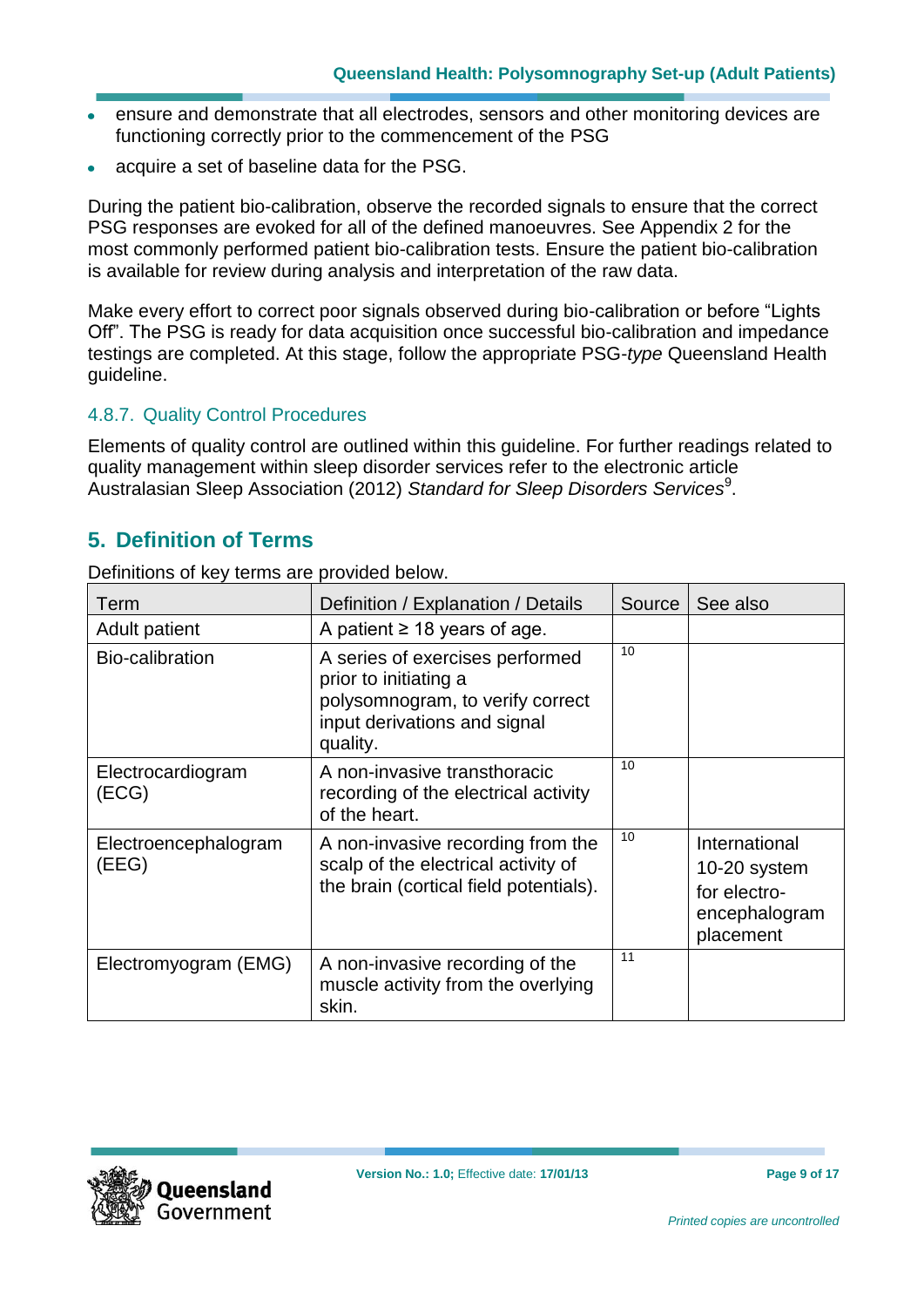| Electro-oculogram<br>(EOG)                                             | A non-invasive recording of the<br>changes in orientation of the<br>resting potential of the eye (a<br>small potential difference exists<br>between the cornea and retina).                                                                                                                                  | 12     |                        |
|------------------------------------------------------------------------|--------------------------------------------------------------------------------------------------------------------------------------------------------------------------------------------------------------------------------------------------------------------------------------------------------------|--------|------------------------|
| <b>Filter settings</b>                                                 | The limit of the frequencies of a<br>recorded parameter.                                                                                                                                                                                                                                                     | 10     |                        |
| Ground electrode                                                       | The driven ground electrode<br>completes a noise reduction<br>circuit by inverting and cancelling<br>out any signals that are common<br>to the reference electrode and the<br>ground.                                                                                                                        | 10     | Reference<br>electrode |
| <b>Informed Consent</b>                                                | Agreement to a proposed<br>procedure, given after proper and<br>sufficient explanation of the<br>condition, the procedure, the<br>general and specific risks, the<br>benefits and anticipated<br>outcomes, alternative treatment<br>available, and the risk of not<br>having the procedure.                  | 5      |                        |
| International 10-20<br>system for<br>electroencephalogram<br>placement | Standardised method for<br>identifying equally spaced<br>electrode positions on the scalp,<br>based on four identifiable skull<br>landmarks.                                                                                                                                                                 | 12     | <b>EEG</b>             |
| Lights off                                                             | Start of sleep opportunity, time<br>(zero) from which sleep latency is<br>calculated (also, referred to as<br>Lights Out).                                                                                                                                                                                   | 13     | Lights on              |
| Lights on                                                              | End of sleep opportunity.                                                                                                                                                                                                                                                                                    | 13     | Lights off             |
| Montage                                                                | "A selected group of derivations".                                                                                                                                                                                                                                                                           | 10     |                        |
| Multiple sleep latency<br>test (MSLT)                                  | Measures the physiological<br>tendency to fall asleep in a sleep<br>inducing environment in the<br>absence of competing stimuli. It is<br>indicated as part of the<br>investigation of individuals<br>presenting with suspected<br>narcolepsy or hypersomnolence<br>not better explained by other<br>causes. | 13, 14 | Narcolepsy             |
| Nasal air pressure                                                     | Used to detect nasal airflow.                                                                                                                                                                                                                                                                                | 15     |                        |



۰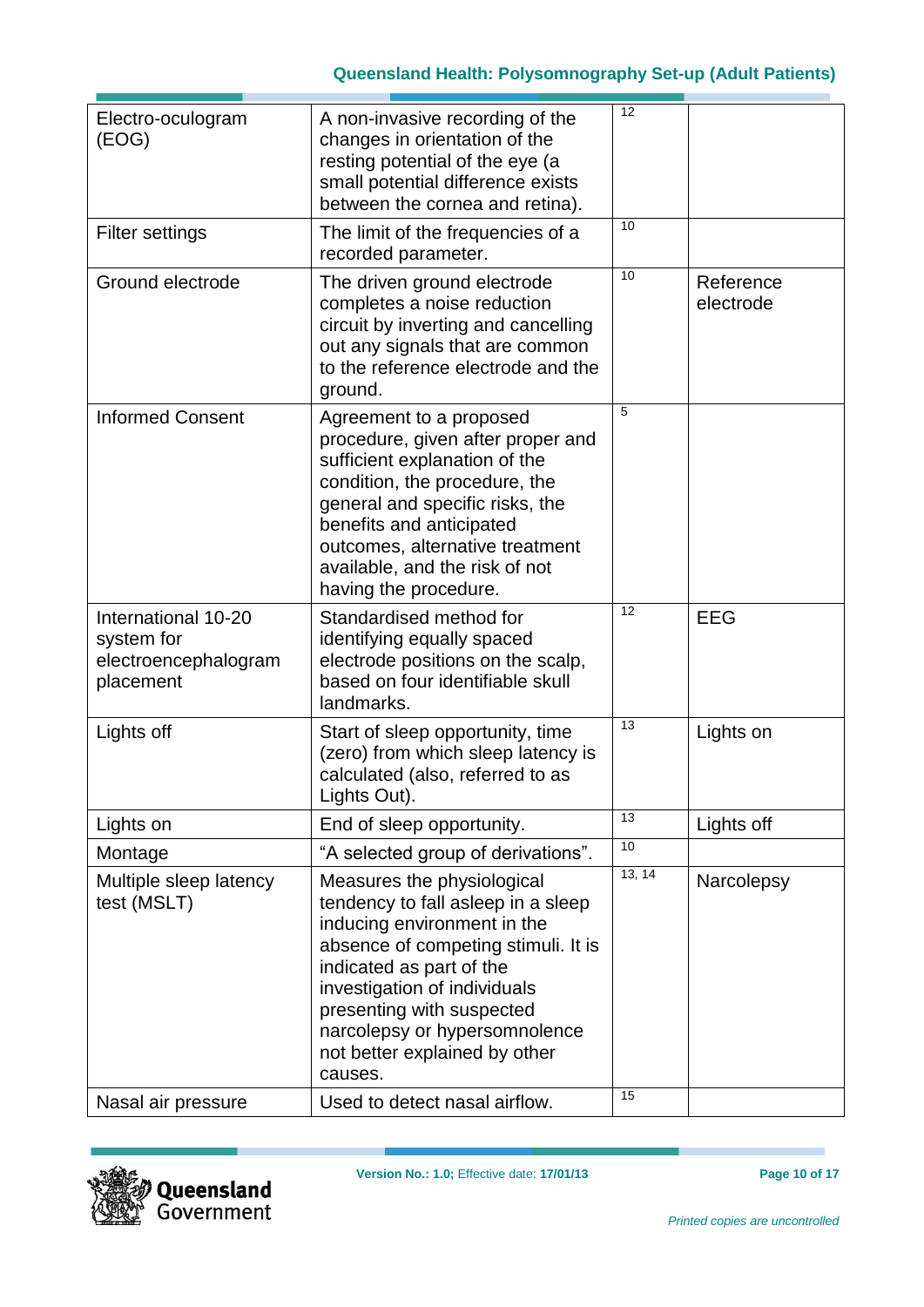#### **Queensland Health: Polysomnography Set-up (Adult Patients)**

| Oro-nasal thermal<br>sensor                     | Device to measure changes in<br>airflow based on changes in<br>temperature.                                                                                                                                                                                                                                                                | 15 |  |
|-------------------------------------------------|--------------------------------------------------------------------------------------------------------------------------------------------------------------------------------------------------------------------------------------------------------------------------------------------------------------------------------------------|----|--|
| Polysomnography (PSG)                           | PSG refers to the continuous<br>recording of multiple physiological<br>variables to measure sleep<br>architecture and cardio-respiratory<br>function during sleep. Type 1 PSG<br>is considered the reference<br>standard for sleep monitoring and<br>the clinical evaluation of sleep<br>disorders, and the effectiveness of<br>treatment. | 10 |  |
| Positive airway pressure<br>(PAP)               | Where room air is delivered via<br>tubing connected from a turbine-<br>or fan-driven air blower to a mask<br>interface. Therapy types include<br><b>Continuous Positive Airway</b><br>Pressure (CPAP), Non-Invasive<br>Ventilation <sup>16</sup> , and Servo-Adaptive<br>Ventilation (ASV).                                                | 12 |  |
| Pulse oximetry                                  | A non-invasive measure of arterial<br>oxygen saturation in blood<br>(SpO2%) and pulse rate.                                                                                                                                                                                                                                                | 17 |  |
| Reference electrode                             | "An electrode against which<br>voltage fluctuations from an<br>exploring electrode are<br>measured". This is usually an<br>electrically silent area.                                                                                                                                                                                       | 10 |  |
| Respiratory inductance<br>plethysmography (RIP) | "A method of detecting chest and<br>abdominal movement secondary<br>to changes in the inductance of<br>bands around those regions."                                                                                                                                                                                                        | 15 |  |
| Sleep physician                                 | Trained physician who is a<br>member of the Royal Australian<br>College of Physicians with current<br>accreditation by the Respiratory<br>and Sleep Medicine Specialist<br>Training Committee (STC) with<br>continuous professional<br>development and ongoing<br>experience in adult sleep<br>medicine.                                   |    |  |

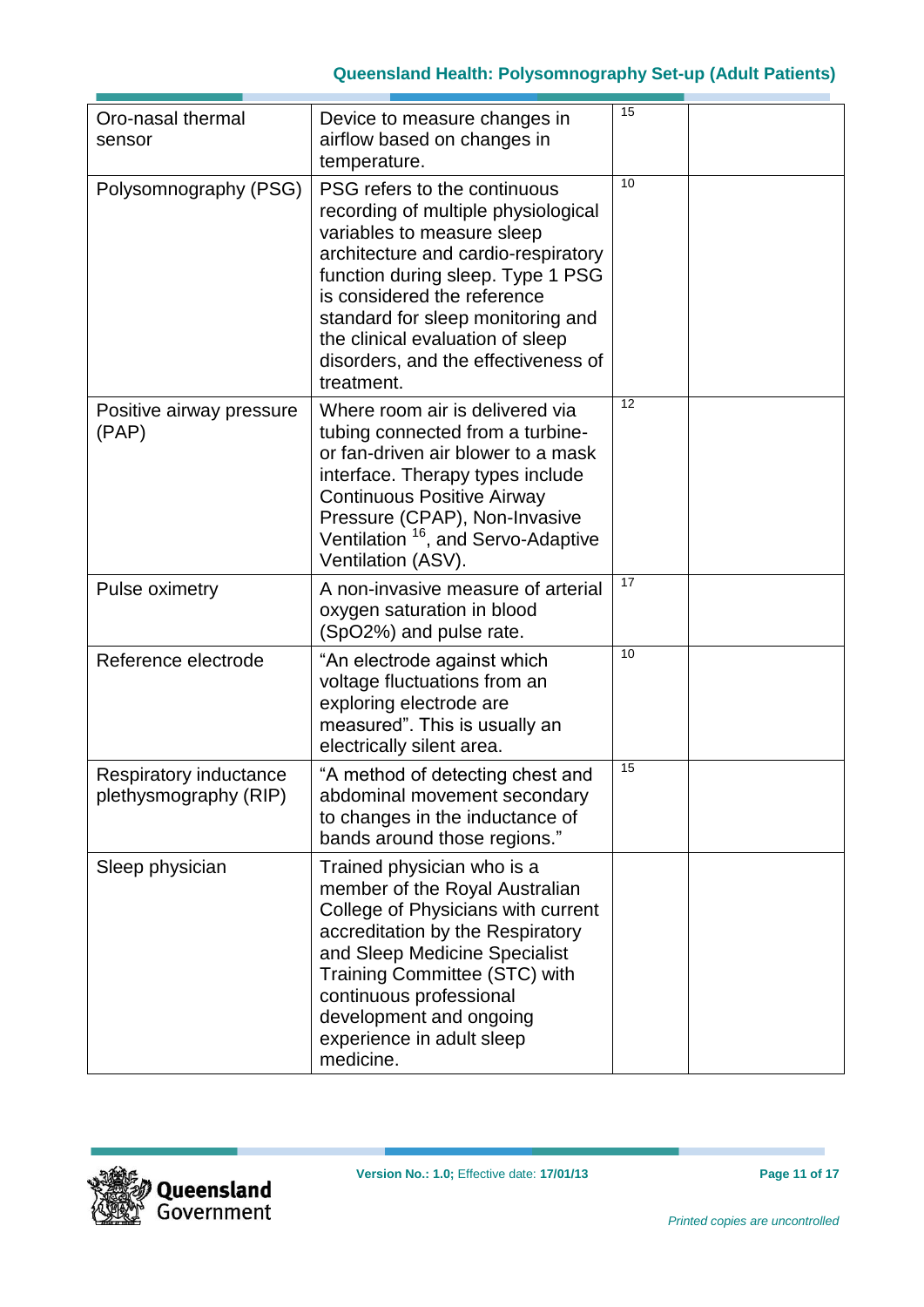#### **Queensland Health: Polysomnography Set-up (Adult Patients)**

#### **6. Consultation**

Key stakeholders (position and business area) who reviewed this version are:

- Queensland Health Sleep Sciences Working Party: Anita Brake (Health Practitioner Advanced, Sleep Disorders Centre Royal Brisbane and Women's Hospital), Chris Brown (Respiratory and Sleep Scientist - Advanced, Respiratory and Sleep Unit The Townsville Hospital), Brett Duce (Scientific Director, Sleep Disorders Centre Princess Alexandra Hospital, President Australasian Sleep Technologists Association), Carl Downey (Senior Sleep Scientist, Sleep Disorders Centre, The Prince Charles Hospital), Matthew Leong (Sleep Scientist, Sleep Disorders Centre,The Prince Charles Hospital), Chloe Parsley (Mater Children's Hospital), Kelli Rixon (Sleep Sciences Working Party Chair, Senior Sleep Scientist, Sleep Disorders Centre Princess Alexandra Hospital), Teresa Shirlaw (Sleep Scientist, Sleep Disorders Centre Princess Alexandra Hospital), Philip Teuwen (Sleep Sciences Working Party Deputy Chair, Statewide Clinical Educator for Sleep Sciences), Patricia Wales (Clinical Nurse Consultant, Department of Respiratory Medicine and Sleep Unit, Mater Children's Hospital), Gordon Williams (Chief Paediatric Sleep Scientist, Department of Respiratory Medicine and Sleep Unit, Mater Children's Hospital).
- Queensland Health Sleep Disorders Centres Managers: Mike Brown (Royal Brisbane and Women's Hospital), Greg Jorgensen (The Prince Charles Hospital), Luke Slingsby (Gold Coast Hospital)
- Queensland Health Sleep Disorders Program Executive Committee: Dr James Douglas (Clinical Director, Sleep Disorders Centre, The Prince Charles Hospital), Dr Toby Tang (Respiratory and Sleep Physician, Gold Coast Hospital)
- Australasian Sleep Technologist Association: Tom Churchward (Secretary, Australasian Sleep Technologists Association), Andrew Thornton (Manager, Department of Thoracic Medicine, Chairman Research Ethics Committee, Royal Adelaide Hospital)
- Australasian Sleep Association Clinical Committee: Associate Professor Nick Antic, Clinical Director Adelaide Institute for Sleep Health, Staff Specialist Sleep and Respiratory Medicine Southern Adelaide Local Health Network
- Clinical Measurements Advisory Group (CMAG) for Clinical Education and Training.

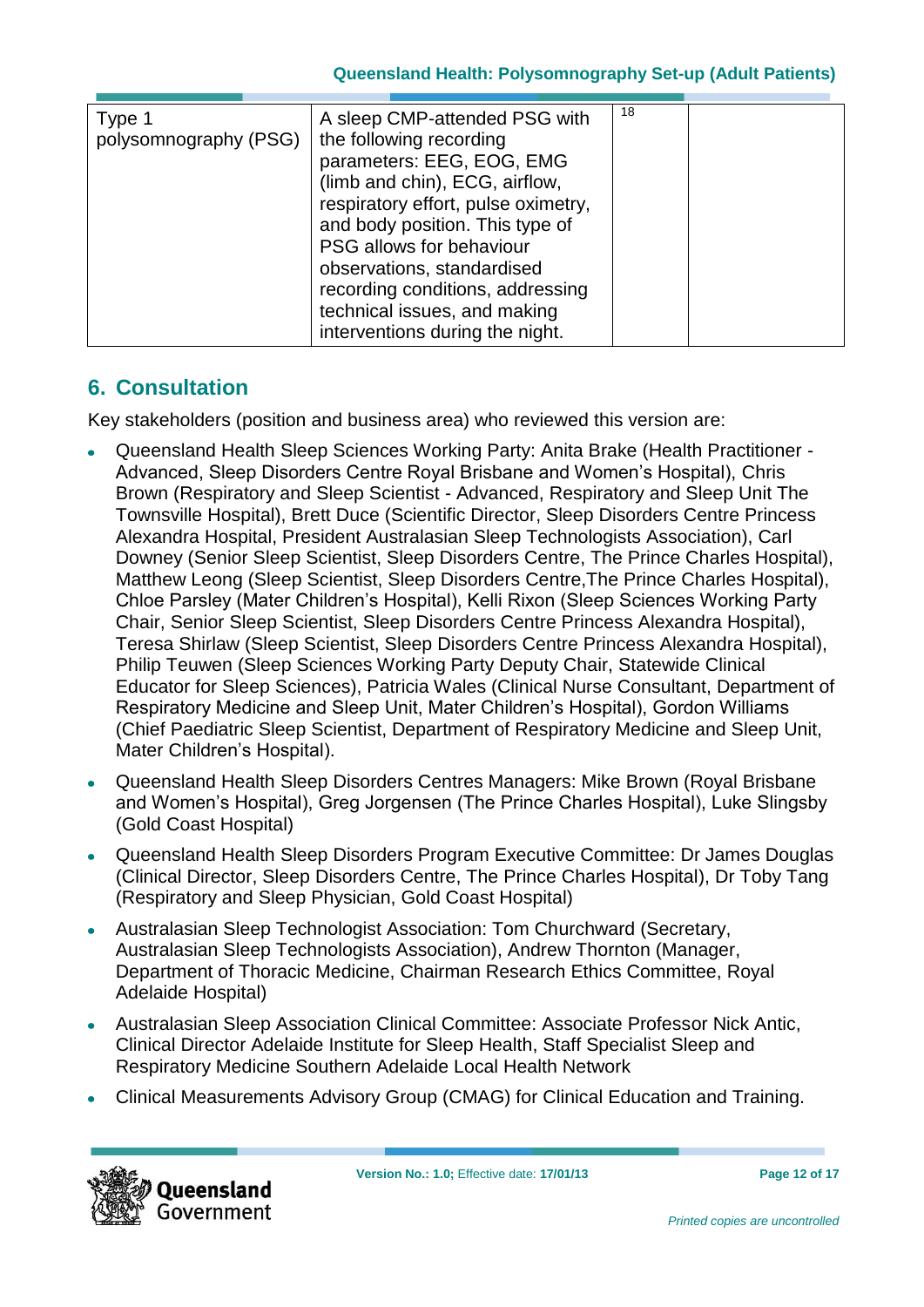State-wide Clinical Measurements Network (SWCMN)  $\bullet$ 

## **7. Guideline Revision and Approval History**

| <b>Version</b><br>No. | <b>Modified by</b> | <b>Amendments authorised by</b> | Approved by                                                                                           |
|-----------------------|--------------------|---------------------------------|-------------------------------------------------------------------------------------------------------|
| 1.0                   | Megan Harbourne    |                                 | Dane Enkera - Chair State-wide<br><b>Clinical Measurements Network</b><br>Brett Duce - Chair Clinical |
|                       |                    |                                 | Measurements Advisory Group (for<br>clinical education)                                               |

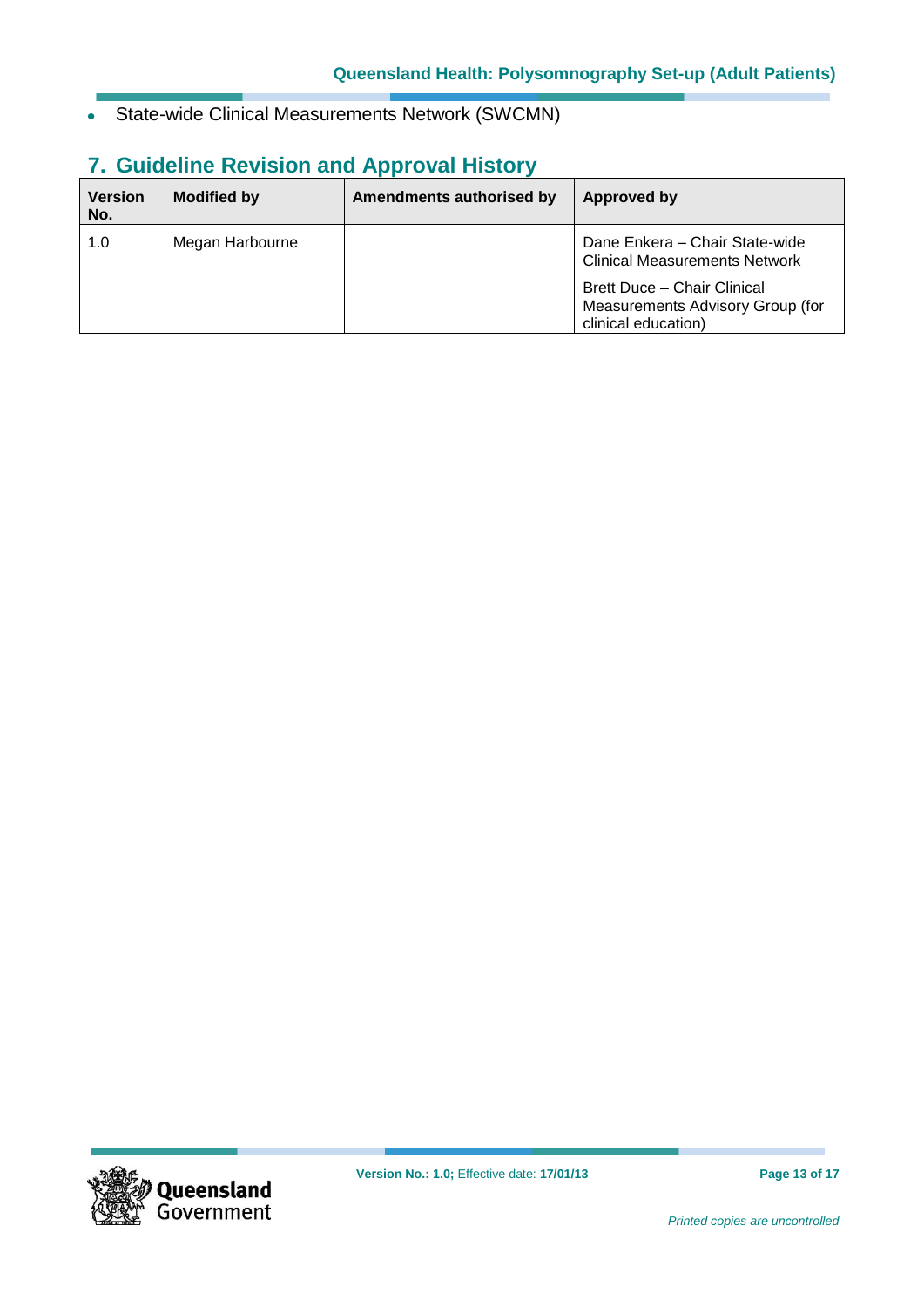## **8. Appendices**

#### **Appendix 1:**

#### **Recommended Sampling Rates and Filter Settings for each Recording Parameter**

| <b>Channels</b>                     | <b>Minimum</b><br><b>Sampling Rates</b> | <b>Polarity</b>   | Low<br><b>Frequency</b><br><b>Filter</b> | <b>High</b><br><b>Frequency</b><br><b>Filter</b> |
|-------------------------------------|-----------------------------------------|-------------------|------------------------------------------|--------------------------------------------------|
| <b>EEG</b>                          | 200Hz                                   | negative          | $0.3$ Hz                                 | 35 Hz                                            |
| <b>EOG</b>                          | 200Hz                                   | negative          | $0.3$ Hz                                 | 35 Hz                                            |
| <b>EMG</b>                          | 200Hz                                   | positive/negative | 10 Hz                                    | 100 Hz                                           |
| <b>ECG</b>                          | 200Hz                                   | positive          | $0.3$ Hz                                 | 70 Hz                                            |
| Oro-nasal thermal<br>sensor         | 25Hz                                    | positive          | $0.1$ Hz                                 | $15$ Hz                                          |
| Oximetry                            | 10Hz                                    | positive          |                                          |                                                  |
| Nasal pressure                      | 25Hz                                    | negative          | $0.1$ Hz                                 | 15 Hz                                            |
| Pressure                            | 25Hz                                    | positive          | $0.1$ Hz                                 | 15 Hz                                            |
| Patient flow/leak                   | 25Hz                                    | positive          | $0.1$ Hz                                 | 15 Hz                                            |
| Oesophageal pressure                | 25Hz                                    | negative          |                                          |                                                  |
| Piezo movement<br>sensors           | 25Hz                                    | positive          | $0.3$ Hz                                 | 35 Hz                                            |
| Body position                       | 1Hz                                     |                   |                                          | $\blacksquare$                                   |
| Snoring sounds<br>(microphone)      | 200Hz                                   | positive          | 10 Hz                                    | 100 Hz                                           |
| Snoring sounds (Piezo<br>sensor)    | 25Hz                                    | positive          | $0.1$ Hz                                 | 15 Hz                                            |
| Snoring sounds<br>(decibel meter)   | 10Hz                                    | positive          | <b>DC</b><br>coupled                     | <b>DC</b><br>coupled                             |
| Thoracic and<br>abdominal movements | 25Hz                                    | positive          | $0.1$ Hz                                 | 15 Hz                                            |

*Note:* Set sampling rates for all external DC inputs and optional parameters to manufacturer recommendations and laboratory specific guidelines for the PSG system being used. An optional 50Hz notch filter may be required to eliminate external electrical noise.

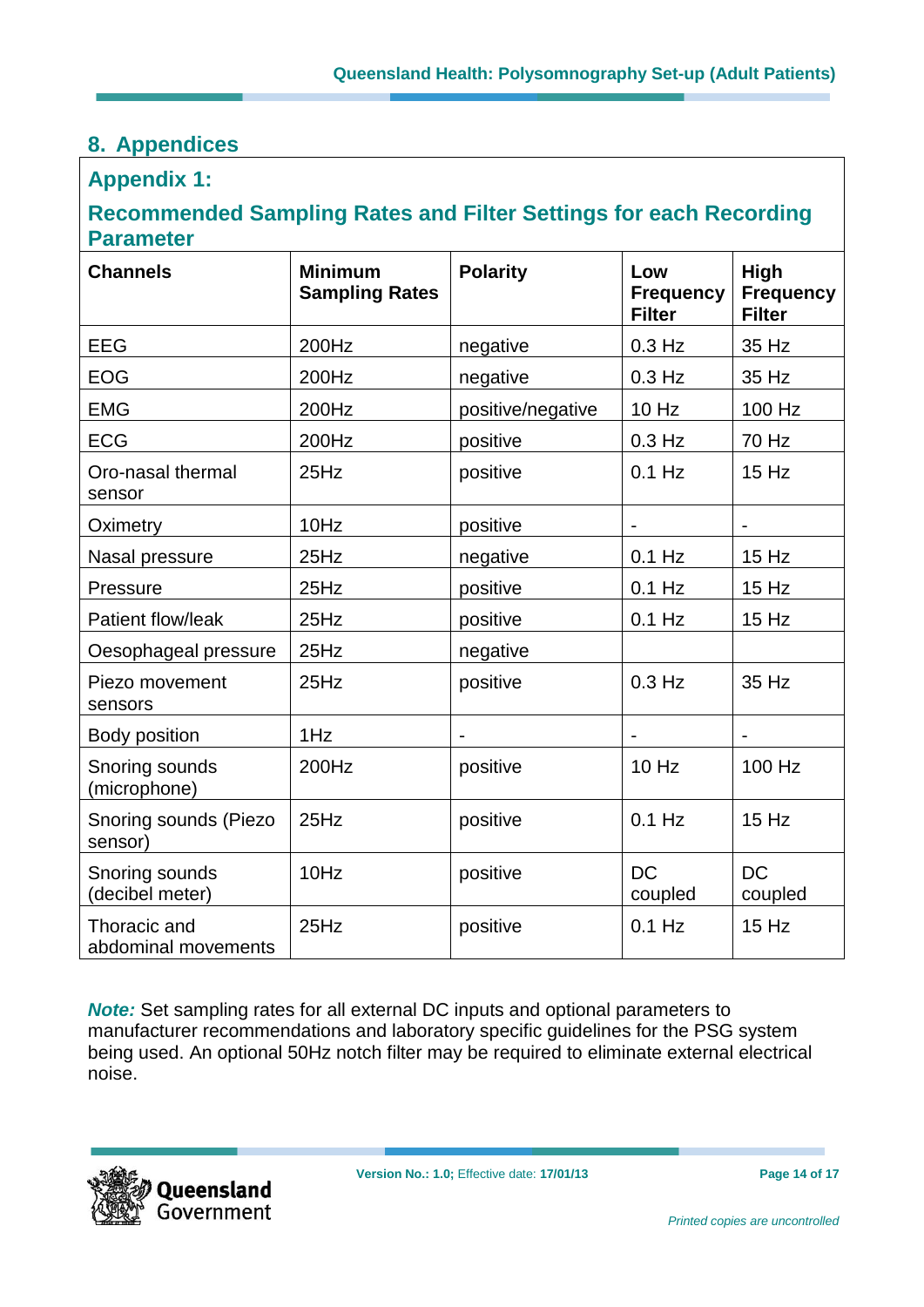| <u>Commonly Ferrormed Fatient Dio-Canorations</u>                                                                                |  |                                                                                                                                                                     |  |
|----------------------------------------------------------------------------------------------------------------------------------|--|---------------------------------------------------------------------------------------------------------------------------------------------------------------------|--|
| <b>Recording Parameter</b>                                                                                                       |  | <b>Patient Instruction</b>                                                                                                                                          |  |
| EEG*                                                                                                                             |  | 1. Eyes open, staring straight ahead<br>2. Eyes closed, but remain awake                                                                                            |  |
| EOG*                                                                                                                             |  | 1. Look right, look left, look right, look left<br>(keeping head still)<br>2. Look up, look down, look up, look down<br>(keeping head still)<br>3. Blink five times |  |
| $EMG^*$ – mentalis/submentalis                                                                                                   |  | 1. Grit your teeth and swallow                                                                                                                                      |  |
| Thermal Sensor, Nasal Pressure,<br><b>Respiratory Inductance</b><br>Plethysmography, Diaphragm EMG,<br>Oesophageal Pressure, PAP |  | 1. Hold breath (for approximately ten seconds)                                                                                                                      |  |
| <b>Thermal Sensor, Nasal Pressure</b>                                                                                            |  | 1. Breathe through nose only<br>2. Breathe through mouth only                                                                                                       |  |
| <b>EMG</b> - Anterior Tibialis                                                                                                   |  | 1. Move (dorsi-flex, then plantar-flex) right foot,<br>and relax, repeat<br>2. Move (dorsi-flex, then plantar-flex) left foot,<br>and relax, repeat                 |  |
| <b>Body Position</b>                                                                                                             |  | 1. Roll to right side, roll to left side (if able to)                                                                                                               |  |
| Sound                                                                                                                            |  | 1. Cough or make a snoring sound                                                                                                                                    |  |
| EMG - extensor digitorum                                                                                                         |  | 1. Clench left handand relax, clench right<br>handand relax, clench left handand<br>relax, clench right handand relax                                               |  |

### **Appendix 2:**

#### **Commonly Performed Patient Bio-Calibrations**

*Note:* **\*** An abridged patient bio-calibration routine is performed for MSLT/MWT recordings using manoeuvres 1 to 3. Additional manoeuvres may be performed depending on the recording configuration utilised.

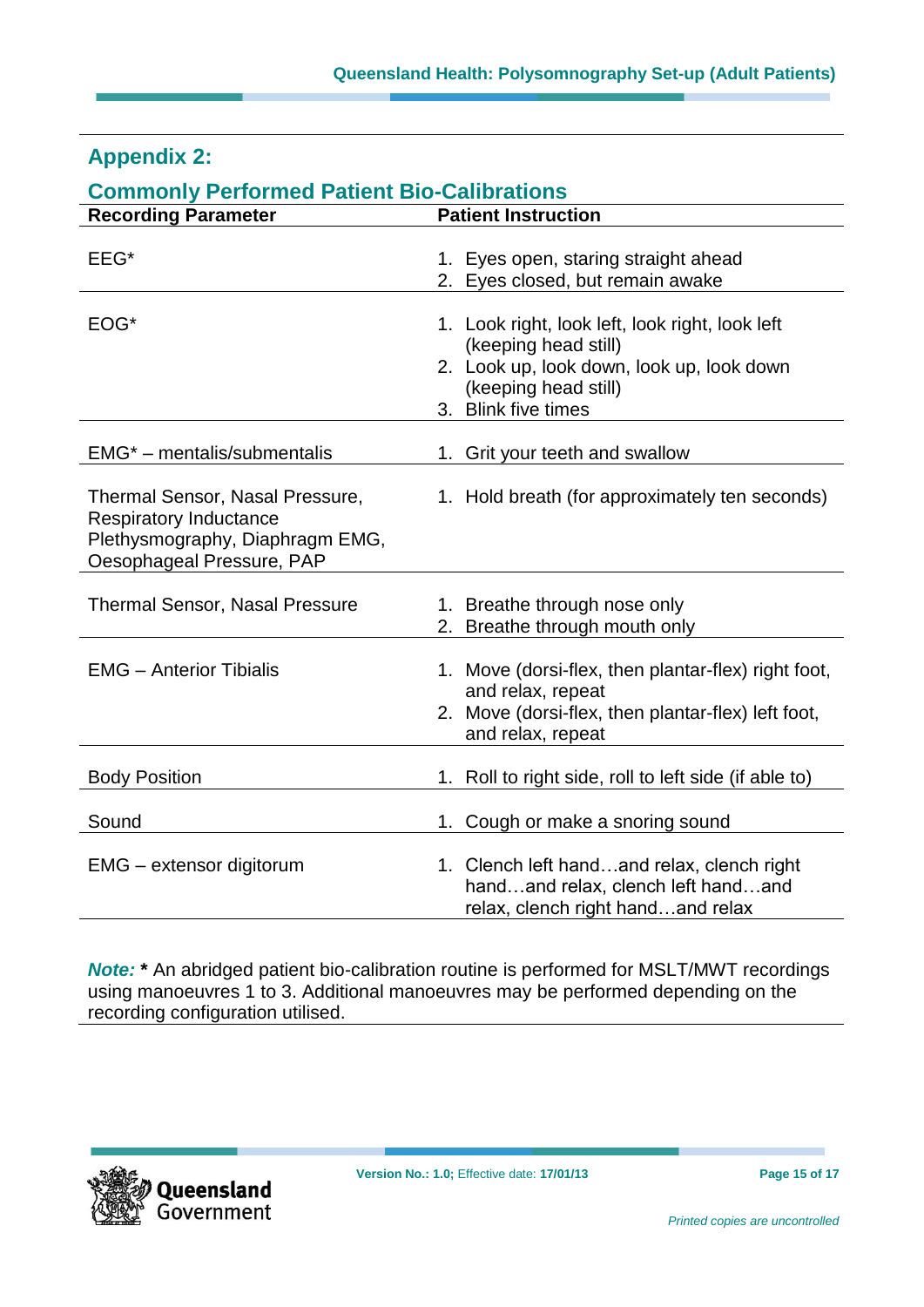#### **9. References and Suggested Reading**

#### 9.1. Suggested Reading

- Chokroverty, S. Sleep Disorders Medicine: Basic Science, Technical Considerations, and Clinical Aspects. 2nd edition. 1999. [19](#page-16-7)
- Guilleminault C, ed. Sleeping and Waking Disorders: Indications and Techniques.  $\bullet$  . Menlo Park, Calif: Addison-Wesley, 1982.
- Butkov, Lee-Chiong, eds. Fundamentals of Sleep Technology. Wolter Kluwer/  $\bullet$ Lippincott William and Wilkins, 2007. [12](#page-16-0)
- Australasian Sleep Association (2012) *Standard for Sleep Disorders Services*. [9](#page-15-8)  $\bullet$

#### 9.2. References

<span id="page-15-0"></span>1. American Academy of Sleep Medicine. A technologist's guide to performing sleep studies. Westchester, IL: American Academy of Sleep Medicine; 2009.

<span id="page-15-1"></span>2. Iber C, American Academy of Sleep Medicine. The AASM manual for the scoring of sleep and associated events: rules, terminology and technical specifications: American Academy of Sleep Medicine; 2007.

<span id="page-15-2"></span>3. Australasian Sleep Association, Australasian Sleep Technologists Association. ASTA/ASA Commentary on AASM Manual for the Scoring of Sleep and Associated Events 2010: Available from: [http://www.sleep.org.au/documents/item/217.](http://www.sleep.org.au/documents/item/217)

<span id="page-15-3"></span>4. Keenan SA. Polysomnography: technical aspects in adolescents and adults. J Clin Neurophysiol. [Review]. 1992 Jan;9(1):21-31.

<span id="page-15-4"></span>5. Queensland Health. Informed decision making in health care 2012: Available from: [http://www.health.qld.gov.au/consent/default.asp.](http://www.health.qld.gov.au/consent/default.asp)

<span id="page-15-5"></span>6. National Health and Medical Research Council. Australian Guidelines for the Prevention and Control of Infection in Healthcare. National Health and Medical Research Council; 2010 [cited 2012 12/09/12]; CD33:[Available from: [http://www.nhmrc.gov.au/node/30290.](http://www.nhmrc.gov.au/node/30290)

<span id="page-15-6"></span>7. American Clinical Neurophysiology Society. Guideline 5: Guidelines for Standard Electrode Position Nomenclature2006: Available from: [http://www.acns.org/pdfs/ACFDD46.pdf.](http://www.acns.org/pdfs/ACFDD46.pdf) page won't open. Link avaialble at http://www.acns.org/pdf/guidelines/Guideline-5.pdf

<span id="page-15-7"></span>8. Jasper HH. The ten-twenty electrode system of the International Federation. Electroencephalography and Clinical Neurophysiology. 1958(10):371-5.

<span id="page-15-8"></span>9. Australasian Sleep Association. Standard for Sleep Disorders Services 2012: Available from: [http://www.sleep.org.au/documents/item/393.](http://www.sleep.org.au/documents/item/393)

<span id="page-15-9"></span>10. Butkov N. Atlas of clinical polysomnography. Ashland, Or.: Synapse Media; 2010.

<span id="page-15-10"></span>11. American Association of Sleep Technologists. Technical Guideline for Standard Polysomnography Update 3. 2008.